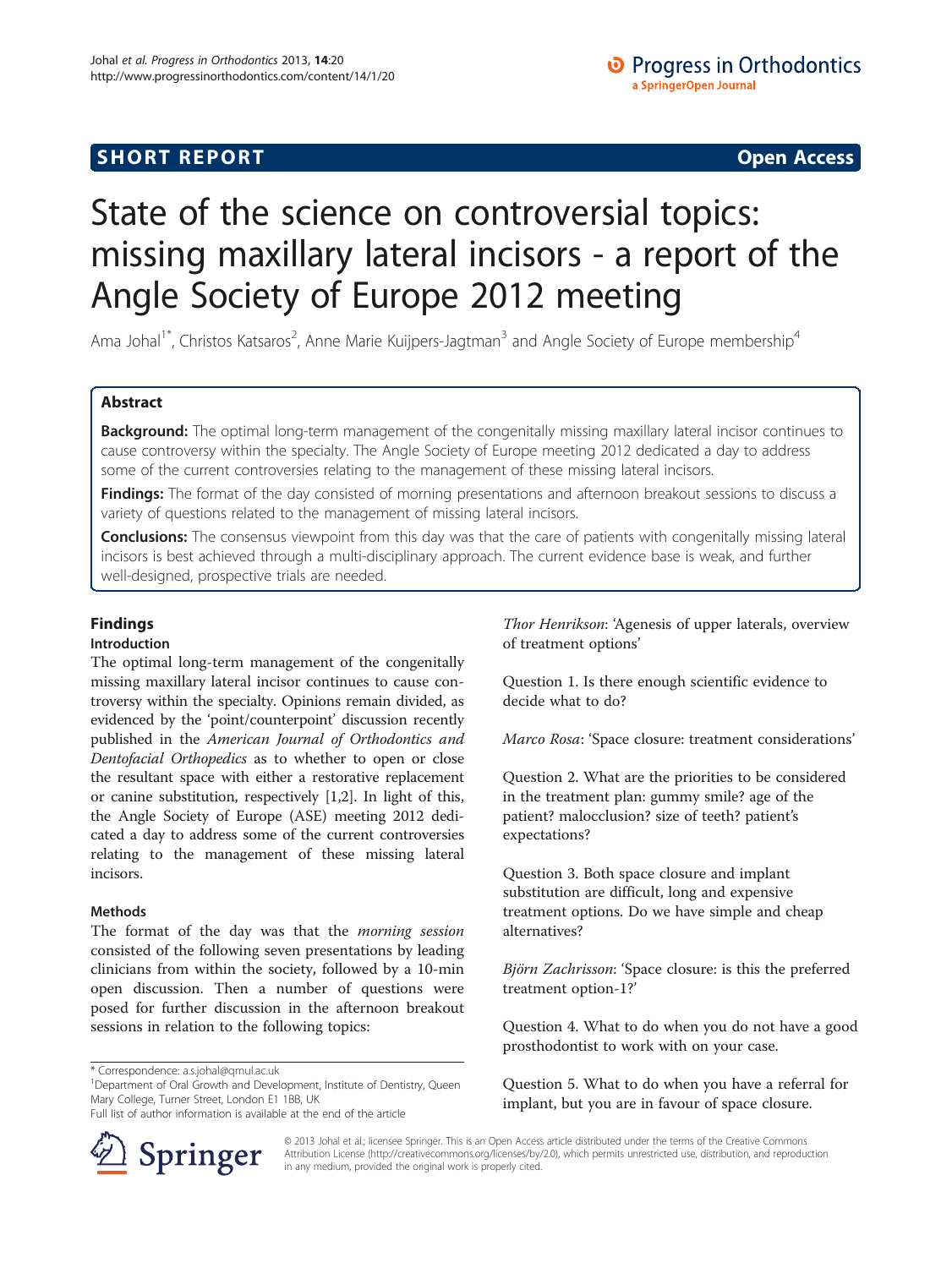Domingo Martin: 'Space opening: is this the preferred treatment option-2?'

Question 6. What are some important aspects to take into account before placing implants in the anterior region?

Question 7. What aspects are crucial for success in implant placement in the anterior region?

Stavros Kiliaridis: 'Implant substitution: considerations on long-term results'

Question 8. Unilateral versus bilateral missing laterals: treatment aspects to take into consideration.

Guiliano Maino: 'Missing laterals: periodontal considerations'

Question 9. How important are the patient's biotype and height and thickness of the interdental papillae for your treatment plan strategy?

## Christos Katsaros: 'The patient's perspective'

The afternoon session involved the ASE members forming into seven breakout groups and an appointed Chair, with each group being assigned to address one or more of the above questions and present back to the whole group their conclusions during the final session of the evening. The findings in relation to each question were addressed in turn by the group(s) to which they were assigned, and a short but very interactive wholegroup discussion followed. Ama Johal summarised the activity of the day and drew the following conclusions in relation to each question as follows:

Question 1. Is there enough scientific evidence to decide what to do?

The current evidence base was judged to be relatively weak. The research available to date is both clinical and patient-based but is predominately retrospective in nature. In evaluating the evidence in relation to space closure, it would appear that this results in a more favourable periodontal status and reported patient satisfaction too [\[3](#page-3-0)-[6](#page-3-0)].

In relation to opening space for absent upper lateral incisors, the option of a resin-retained cantilever bridge design shows good long-term survival rates, but there remains a potential for rotational relapse of the canine and subsequent poor aesthetics. With respect to a single implant-stabilised prosthetic replacement, there appears to be longitudinal data to demonstrate high levels of unpredictability, in terms of the risks of progressive infraocclusion and marginal bone loss, compromising

aesthetics [\[7,8](#page-3-0)]. In view of the weak evidence regarding treatment of missing upper laterals, prospective clinical trials are much needed to give further light and guidelines to clinicians.

Question 2. What are the priorities to be considered in the treatment plan: gummy smile? age of the patient? malocclusion? size of teeth? patient's expectations?

This was considered a multi-factorial issue with a large number of variables. From the choices that were given in the original question, there was some consensus in the group that the priority was space closure where patients had a harmonious exposure of gingival tissues during normal function (gummy smile) [[9\]](#page-3-0).

With the technical improvements in orthodontics that we have today, it was felt that all spaces could be closed. Alternatively, the space could be located far posteriorly in the dental arch [\[2](#page-3-0)]. The determining factors which have to be taken into consideration to come to a final decision could be a combination of risk of damaging tissues, treatment time, costs, aesthetic compromises, stability and morbidity to name but a few.

Question 3. Both space closure and implant substitution are difficult, long and expensive treatment options. Do we have simple and cheap alternatives?

The following options were considered as being appropriate:

- 1. No treatment if the patient expressed no concerns and there was an acceptable dental appearance.
- 2. Minimal treatment in the form of interim composite resin restorations could be considered if there was mild anterior spacing of concern to the patient.
- 3. In the presence of a malocclusion, no simple and cheap alternative could be offered.

Question 4. What to do when you do not have a good prosthodontist to work with on your case.

Question 5. What to do when you have a referral for implant, but you are in favour of space closure.

In response to questions 4 and 5, the overwhelming duty of care must still be the patient, and a mutlidisciplinary approach to management was preferred to facilitate informed consent [\[1\]](#page-3-0). Patients and parents need to be made aware of the relative advantages and disadvantages of each approach and guided as to what the team feels is most appropriate to the particular patients' needs. If these are at odds with the referring practitioner, then the team/orthodontist must be prepared to 'lose' the referring practitioner in the best interest of the patient. An attempt should be made to 'educate' the referring dentist. One method could include demonstrating to the dentist the 'alternative' options and their outcomes compared to the original request of the dentist.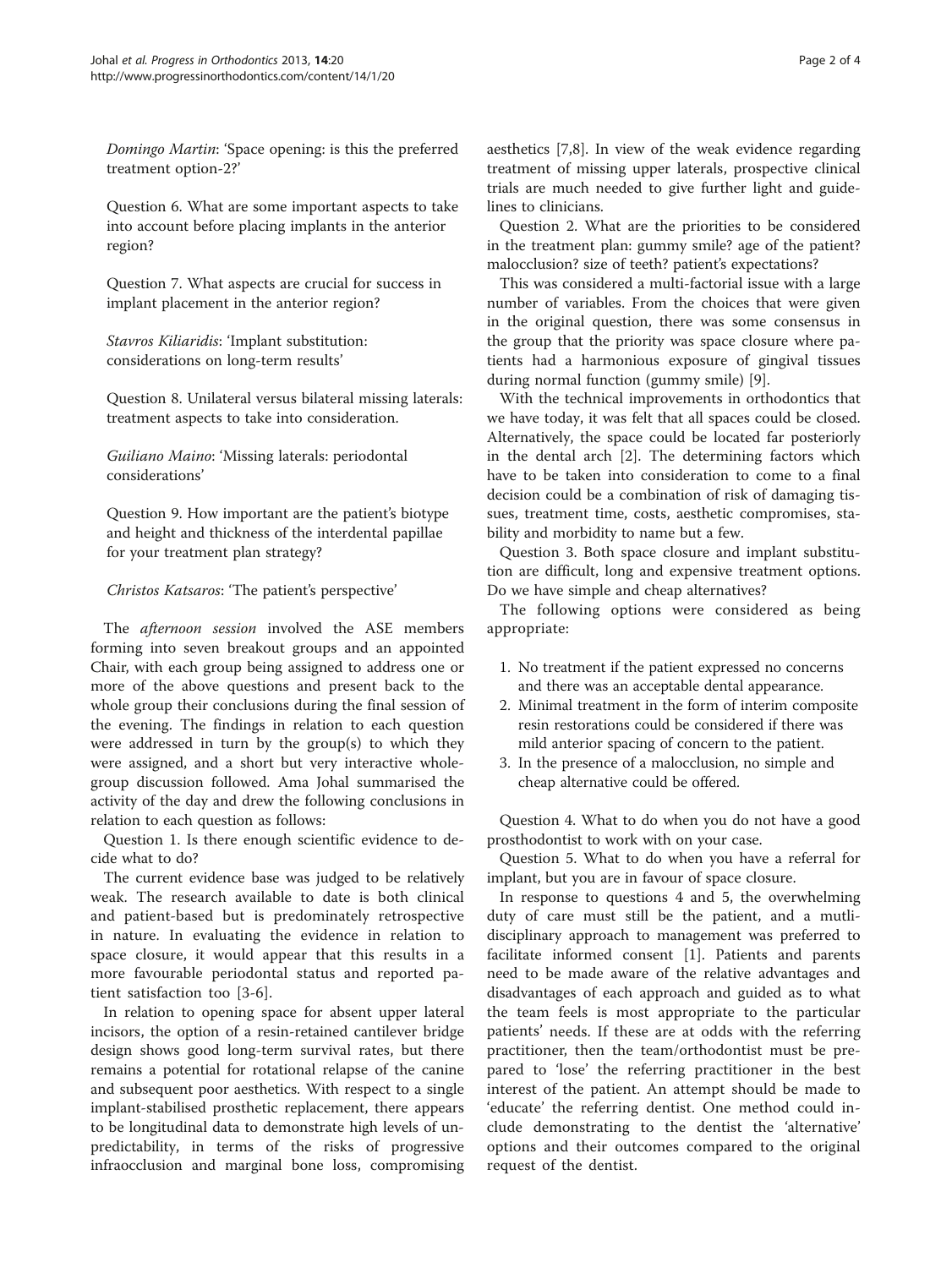Question 6. What are some important aspects to take into account before placing implants in the anterior region?

The following considerations were thought to be important:

- 1. Implants could be contraindicated in light of the patient's medical history and/or sustained smoking habit.
- 2. A 3D evaluation of the available bone using CBCT (or equivalent) was crucial [\[10\]](#page-3-0).
- 3. Await skeletal maturity [[8\]](#page-3-0).
- 4. Orthodontic treatment delayed as long as possible, taking account of the patient's concerns.
- 5. Appropriate retention was important, particularly following placement of a resin-retained bridge if orthodontic treatment was undertaken 'early' [[1\]](#page-3-0).
- 6. The presence of a gummy smile and a long face were considered contraindications to implant placement [[9\]](#page-3-0).
- 7. The patient's sporting activity should be taken account of in planning the type of replacement. The preference was again to consider implant replacement in the posterior regions of the dentition.
- 8. Consider the use of a minimal-length anterior implant to permit a 'plan b' option, such as corticotomy and distraction, should a significant degree of infraocclusion take place.

Question 7. What aspects are crucial for success in implant placement in the anterior region?

A multi-disciplinary approach was preferable to management, and within this, the following considerations should be made to facilitate optimal implant placement:

- 1. Orthodontic treatment should facilitate the correct inter-crown and root distance, symmetry and root parallelism [[11](#page-3-0)].
- 2. Retention should be carefully planned, and bonded retainers considered [[1](#page-3-0)].
- 3. In situations where more than one tooth were absent, it was considered preferable to avoid placing two implants adjacent to each other.
- 4. Orthodontic treatment delayed as long as possible, taking account the patient's concerns [\[8\]](#page-3-0).
- 5. The surgical technique is demanding and may require connective tissue and bone grafts for a successful outcome [\[10,12\]](#page-3-0).
- 6. For adults, it is preferable to retain the fixed appliances in situ during the implant placement process in order to achieve optimal finishing.

7. The mother's concerns were considered very important in the overall decision making process.

Question 8. Unilateral versus bilateral missing laterals: treatment aspects to take into consideration.

Important considerations to take account of were maintenance of midline symmetry and the crown morphology of the contra-lateral incisor, e.g. peg-shaped/microdont. A number of options were proposed based on the presenting situation:

Option 1. Extract the contra-lateral incisor and undertake orthodontic space closure if the following conditions are present:

- 1. There was a peg-shaped lateral incisor. An alternative option in the presence of a 'normal' lateral incisor could be to extract the contra-lateral second premolar.
- 2. Crowding on the contra-lateral arch.
- 3. A class II malocclusion.
- 4. Deviation of the centre line towards the absent lateral incisor.

Option 2. A non-extraction approach could be considered to either 'open' space if the following conditions are present:

- 1. Class I buccal segment relationship bilaterally.
- 2. Inclination of the upper incisors is favourable to proclination.
- 3. Class III camouflage is appropriate.
- 4. Spaced upper arch.
- 5. Lack of alveolar bone.

A non-extraction approach could be considered to either 'close' space if the following conditions are present:

- 1. Class II buccal segment relationship on the side of the arch with the absent lateral incisor.
- 2. Class II canine relationship on the side of the arch with the absent lateral incisor.

Question 9. How important are the patient's biotype and height and thickness of the interdental papillae for your treatment plan strategy?

The above factors were considered very important to the long-term success of any treatment plan and again reinforced the need for a multi-disciplinary approach as being essential [\[1](#page-3-0)].

## Conclusions

The consensus viewpoint from this day was that the care of patients with congenitally missing lateral incisors is